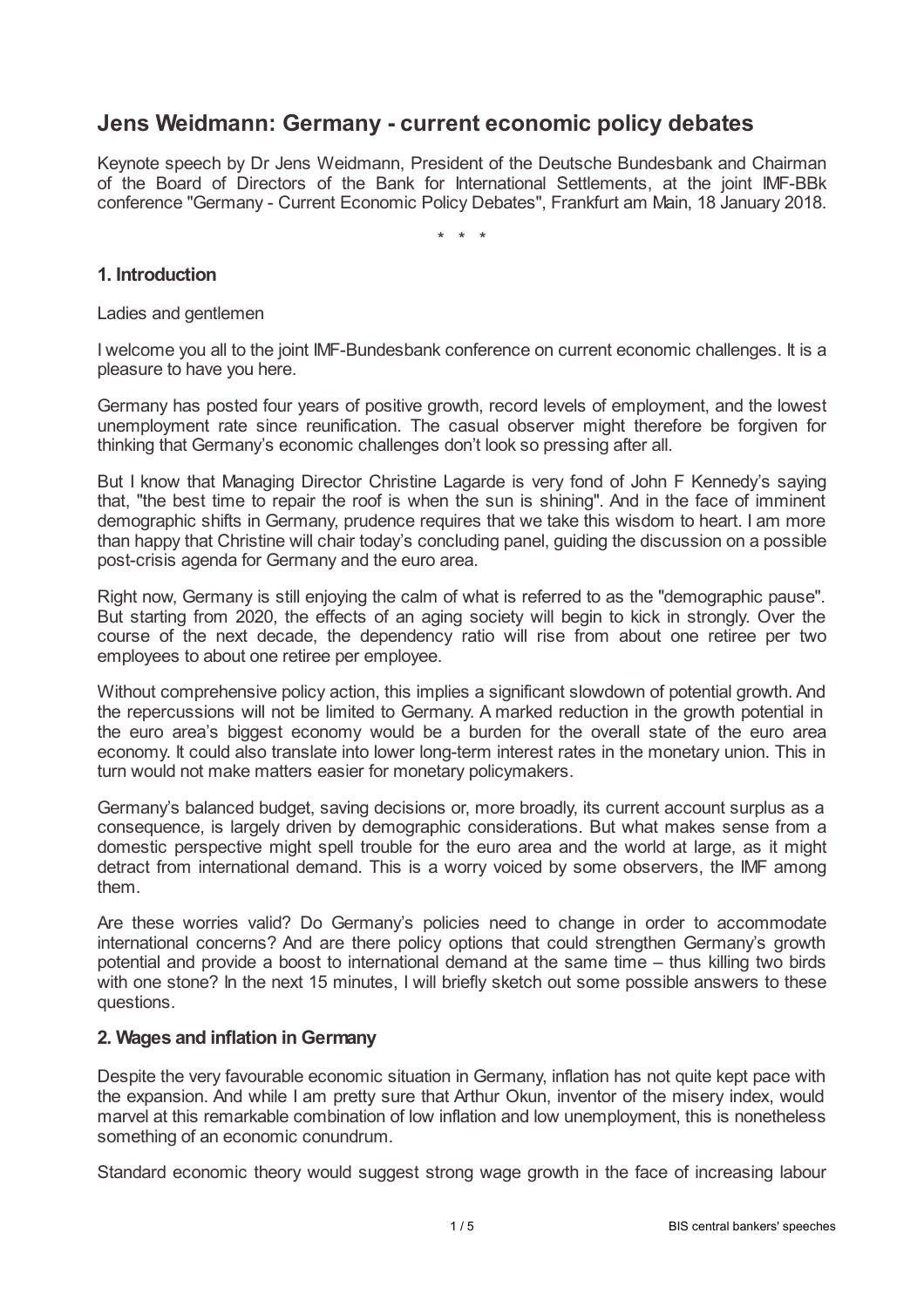market tightness. And in time, higher wages would translate into higher inflation as well. But wages have been growing at a moderate pace even in the presence of a positive output gap. Notwithstanding that wage growth is now slightly above the long-term average, indicators of labour market slack would suggest higher wage settlements.

What can explain the modest wage growth in Germany? Bundesbank research suggests that migration from other EU member states partially accounts for dampened wage pressures in Germany. Trade unions' higher weight on requests for reduced working time or more training probably also plays a part. I'm sure the upcoming discussion will delve deeper into this as well.

But when it comes to modest wage growth in the face of tight labour market conditions, Germany is by no means unique. It seems to be a rather widespread phenomenon, characteristic of the current situation in the US, the UK, Japan and Sweden, for example.

This suggests that the factors responsible for holding back wage growth are not only idiosyncratic, but at least partly international as well. Recent research by the Bank for International Settlements, for example, suggests that the greater contestability of labour markets via the proliferation of global value chains puts a lid on wages. [1](#page-4-0)

<span id="page-1-0"></span>More research is needed here, however, to determine which factors are the most prevalent, and whether they are temporary or secular in nature.

#### **3. Fiscal policy**

What can be said with confidence in my view, however, is that a positive output gap does not signal a need for an expansive fiscal policy stance. Rather, to heed Kennedy's advice would be to maintain a safety margin to the existing fiscal rules in the face of the looming demographic challenges.

Yet this does not mean that there is no need for action on fiscal policy. Action is warranted to counteract the demographic drag on growth – but action not with regard to the overall stance, but with regard to how the money is spent.

Targeted investments in research, education and, especially, digital infrastructure are required to raise growth potential. And pension reforms that tie retirement age to life expectancy would help to maintain a high pension level while mitigating losses in labour supply.

Most of these measures require a shift in public expenditure from consumption to investment, rather than additional spending. Just as repairing a roof on a beautiful, sunny day, this may not be the most attractive thing to do. But it would be the right thing to do, in my opinion.

As I mentioned earlier, calls for a more expansive fiscal stance in Germany are informed by hopes of its stimulating effect on overall demand in the euro area. Such an attempt, however, seems likely to disappoint. As the import content of public expenditure is low, spillovers to other euro area countries are likely to be small, even when accounting for equilibrium effects.

#### **4. Germany's current account surplus**

By a similar token, raising public spending in order to reduce Germany's current account surplus would likely be a futile undertaking as well.

Macro-econometric simulations show that a deficit-financed expansion of public investment in Germany by 1% of GDP over two years would have a very small impact on other euro area countries. The current account balance for the rest of the euro area would rise by less than onetenth of a percentage point – and this is on the assumption of no monetary policy response. Given endogenous monetary policy – which would imply a tightening on that occasion – the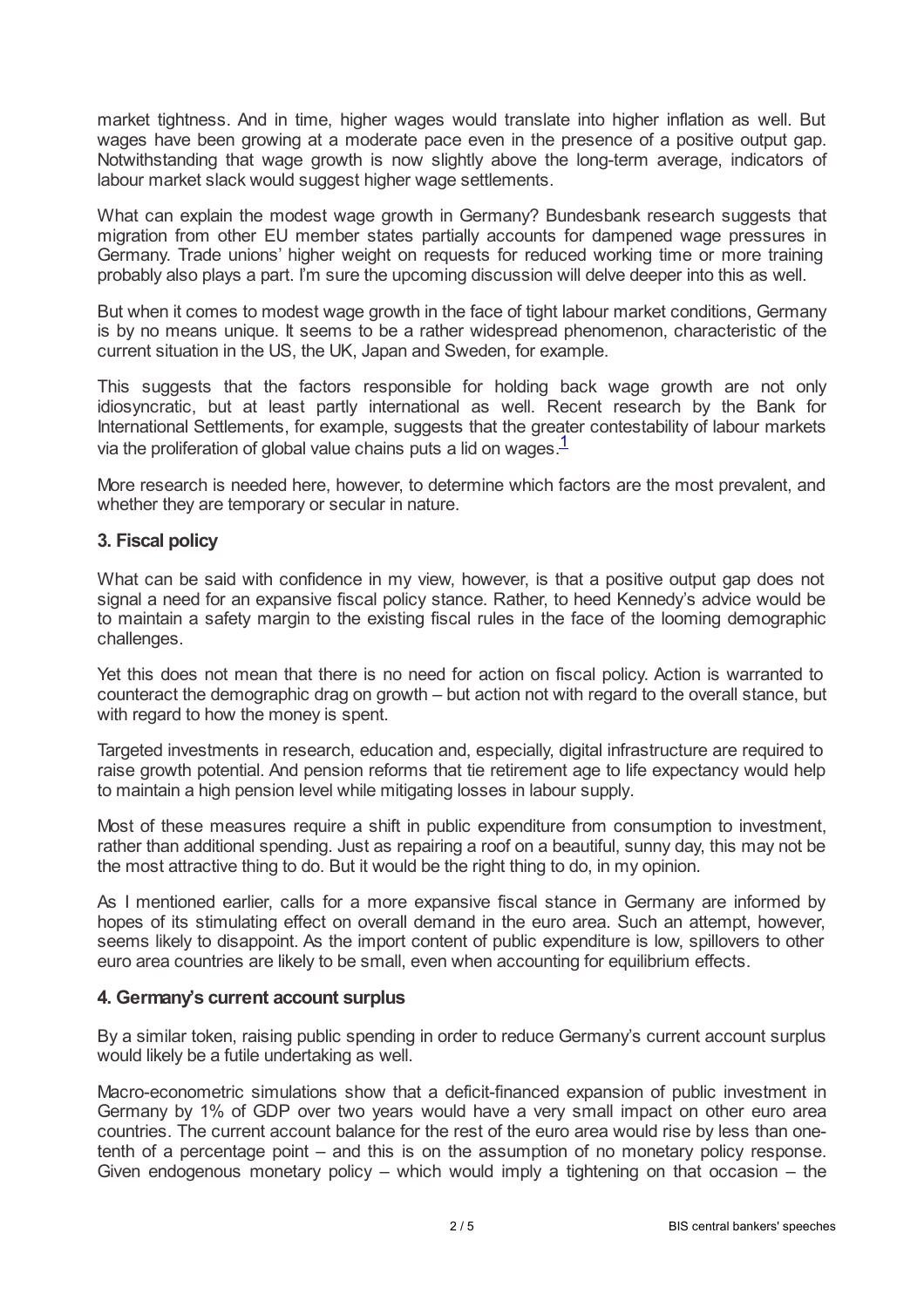<span id="page-2-0"></span>stimulus would have barely any impact at all. $^2$  $^2$ 

The German surplus has been the subject of much economic debate in recent years. Of course, neither current account surpluses nor deficits are a bad thing *per se*. Current account surpluses and deficits reflect net foreign lending and borrowing, respectively; and depending on the circumstances, both can be rational as well as non-detrimental for a given country.

In Germany, for example, the period following reunification saw substantial domestic demand and substantial capital requirements that pushed the current account into the red for an extended period of time. On the other hand, it is now appropriate for Germany to be running surpluses, since demographic change will hit the economy particularly hard.

According to long-term OECD projections, no major industrial country will grow as slowly in economic terms over the next decades as Germany. Foreign assets accumulated will enable the German economy to participate in the potentially more dynamic economic growth elsewhere.

Of course, demographics alone cannot explain the entire German surplus – according to IMF estimates, aging accounts for about three percentage points – but it should be taken into consideration.

Additionally, it should be noted that the latest distinct rise in Germany's trade surplus was due to the low oil and commodity prices and a relatively weak euro. And with regard to the latter, the heightened trade surplus is also a reflection of the ECB's very accommodative monetary policy stance regarding the euro area on average.

Bearing that in mind, it is disputable whether the national current account balances of member states in a monetary union are meaningful at all. On a global scale, it would be more appropriate to refer to the euro area balance, which is significantly lower.

While the German current account surplus is projected to decline over the next few years, the current account is not expected to become well-balanced. It will be interesting to see whether the experts in our afternoon session conclude that there is a need for active policy measures by the German authorities. And I am curious to learn what measures would be seen as appropriate, if any.

After all, the German surplus is the result of millions of decisions made by enterprises and consumers in Germany and abroad. I do not know of any misaligned incentives such as protectionist measures to impede imports or promote exports. And there is obviously no manipulation of the exchange rate to create current account surpluses in Germany; the euro is a free-floating currency.

Of course, a current account surplus reflects a surplus of savings over investment. To the extent that capital is flowing out of the country due to missed investment opportunities, public policy action is certainly called for.

The way to go, then, is to create a more investment-friendly environment in Germany. The panellists possibly share my view that improving efficiency in engineering the policy switch to renewable energy or in fostering digitisation, for instance by broadband network expansion nationwide, could serve to stimulate private investment. Additionally, removing barriers to entry in the services sector and opening up closed professions could provide an impetus for stronger productivity growth.

#### **5. Strengthening the euro area's resilience**

Facing economic challenges head-on will not only prove a boon to citizens' prosperity. It will also raise the equilibrium real interest rate. And this will make the job of a central bank substantially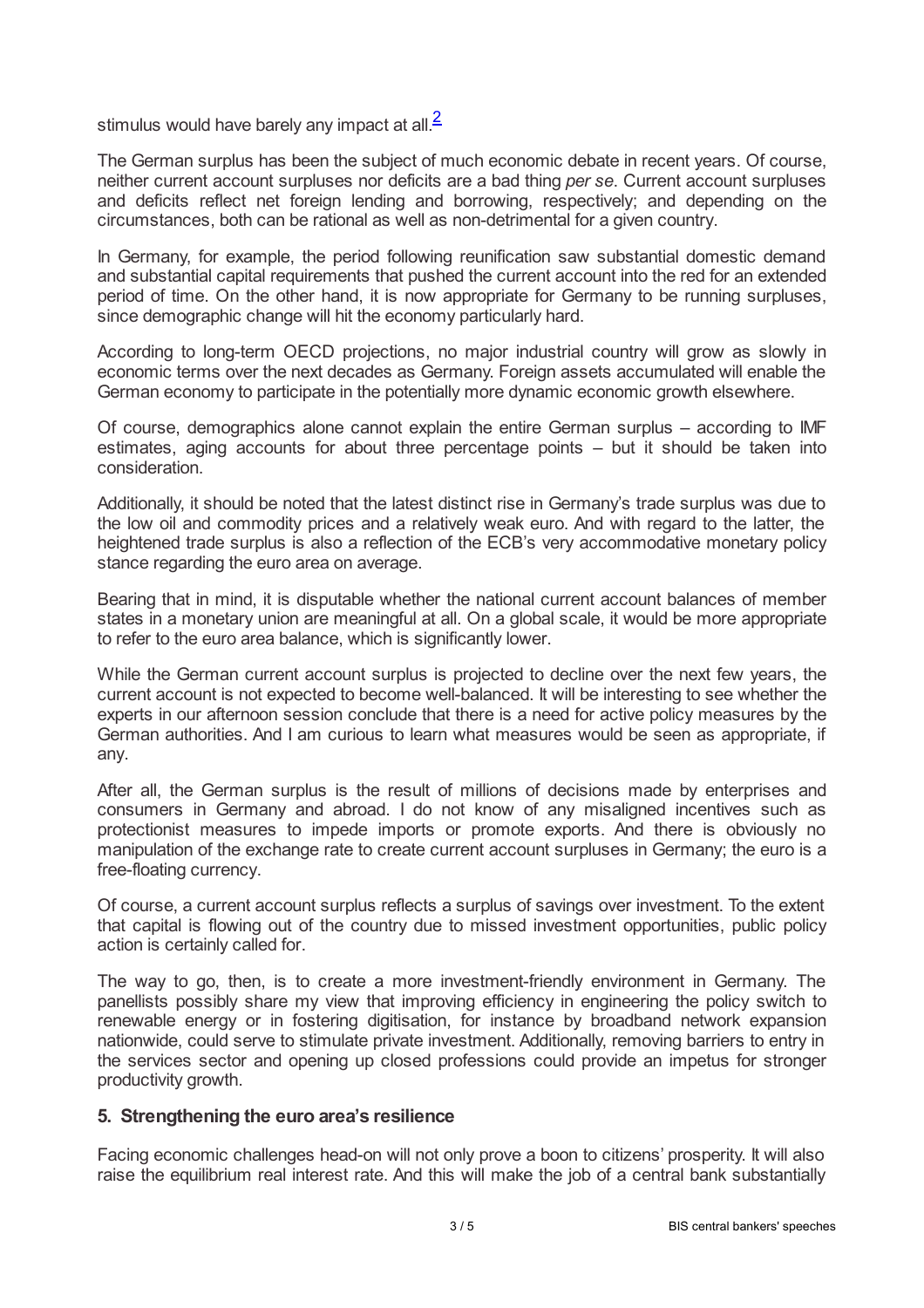easier, as it adds distance to the zero lower bound.

But while raising growth potential in Germany and the other member states will do much to strengthen the euro area, it is not the end-all to making the monetary union more resilient.

When it comes to resilience, one has to talk about risk sharing. How can shocks that hit individual member states particularly hard be cushioned?

In the United States and other large currency areas, shocks are spread through the distribution of business profits and losses throughout the currency area, because company owners are often resident in other states.

Another channel of private economic risk sharing comes through saving and lending. Enterprises and households take out loans in different US states during an economic downturn to bridge a slump in earnings. Risk sharing through fiscal policy takes a back seat by comparison. Only 10% to 25% percent of all risks are shared by a common fiscal policy in federations like the US orCanada. [3](#page-4-2)

<span id="page-3-0"></span>Clearly, much could be achieved in the euro area by strengthening cross-border corporate equity funding. To tear down the walls in European capital markets by standardising national insolvency regimes is, in my view, just one particularly important step. Investors need to be able to count on a level playing-field existing throughout Europe. Not only will that promote private risk sharing; it will also reduce capital flows to less productive businesses and stimulate flows to more productive ones. That will boost economic momentum, as OECD research confirms.<sup>[4](#page-4-3)</sup>

<span id="page-3-1"></span>Additionally, as Christine Lagarde has pointed out, "there is an inherent debt bias embedded in the global tax system". The development of equity markets, including in Europe, is suffering from the preferential tax treatment given to debt over equity capital [5](#page-4-4)

<span id="page-3-2"></span>Interest payments can be deducted from taxable income; equity costs cannot. Eliminating this bias, which I admit would not be trivial in political terms, would encourage businesses to make greater use of equity capital as a funding instrument. And that, in turn, would facilitate greater private risk sharing whilst at the same time reducing the debt bias.

Another way in which risk could potentially be shared might be for enterprises and households to take out cross-border loans in times of crisis. Yet this mechanism hardly worked at all during the crisis in the euro area.

One of the steps taken in Europe to prevent the repetition of a financial crisis was to create the Banking Union. With its Single Supervisory Mechanism and rules on bailing-in creditors in the event of bank failures, the Banking Union bolsters the banking sector's resilience. This makes a loss of confidence in national banking systems less likely. And less danger of a fragmented financial system stabilises lending, particularly in turbulent times.

Acommon European deposit guarantee scheme could, in theory, even heighten this confidence. However, as with any insurance policy, one would have to make sure in this case, too, that the insurance does not cover losses which have already occurred, like bad loans already on banks' books, and that the insurance does not encourage careless behaviour in the future. And, in my view, the preferential treatment of sovereign debt on banks' balance sheets has to be done away with in Europe to avoid a mutualisation of sovereign risks through the back door. Credit to general governments is not risk-free, as the sovereign debt crisis reminded us in no uncertain terms.

One precondition for a European deposit insurance scheme, then, is that the size of government bond portfolios that banks hold on their books is limited. Credit to sovereigns should not be treated any differently from credit to enterprises or individuals.